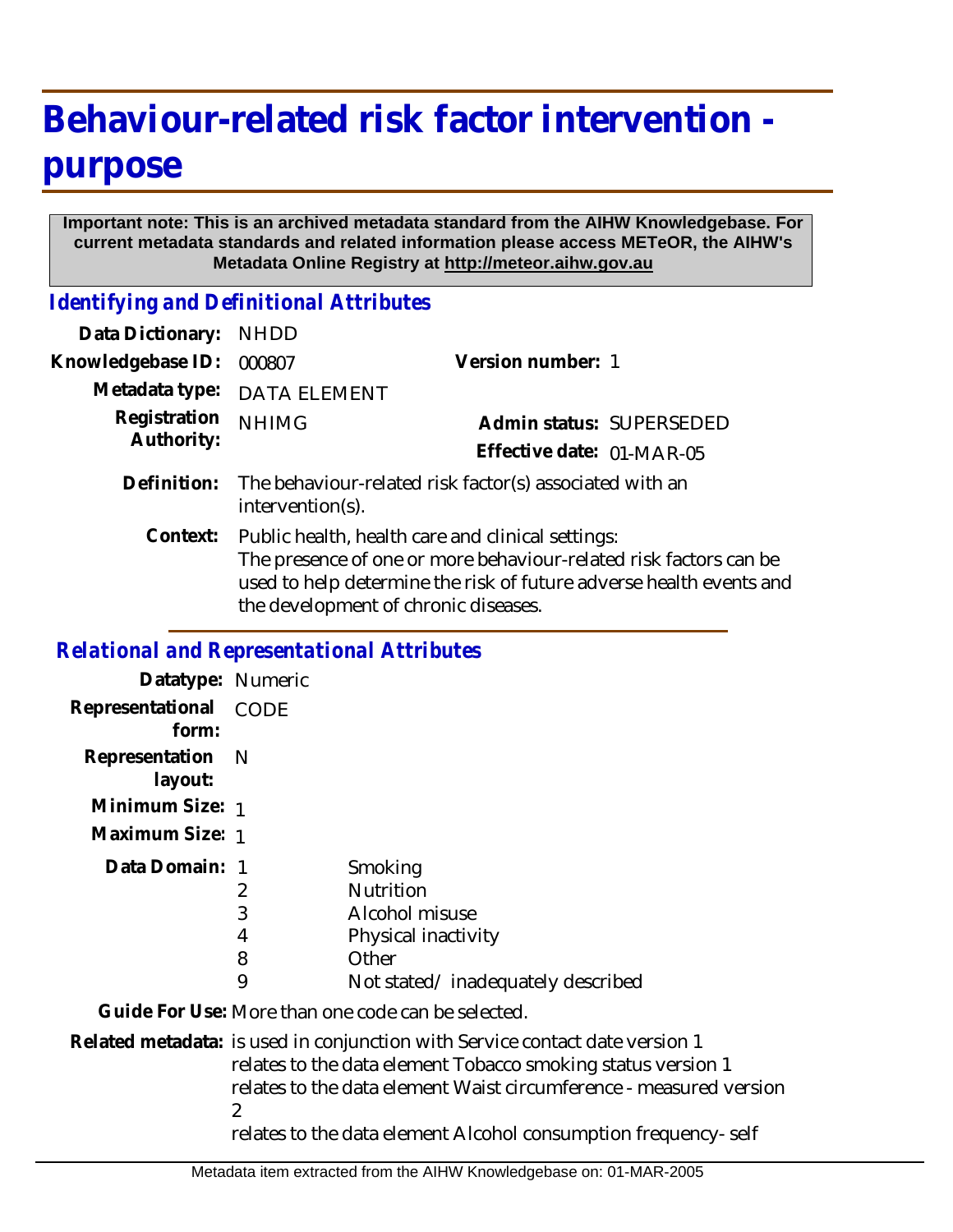report version 1 is used in conjunction with Behaviour-related risk factor intervention version 1 relates to the data element Physical activity sufficiency status version 1

## *Administrative Attributes*

Source Document: SNAP Framework - Commonwealth Department of Health and Ageing -June 2001. AIHW 2002. Chronic Diseases and associated risk factors in Australians, 2001; Canberra.

**Source Organisation:** CV-Data Working Group

Comments: Cardiovascular disease (clinical):

Behaviour-related risk factors include tobacco smoking, nutrition patterns that are high in saturated fats and excessive energy (calories /kilojoules) (National Heart Foundation of Australia - A review of the relationship between dietary fat and cardiovascular disease, AJND, 1999. 56 (Supp) S5-S22), alcohol misuse and physical inactivity.

The importance of behaviour -related risk factors in health has become increasingly relevant in recent times because chronic diseases have emerged as the principal threat to the health of Australians. Most of the chronic diseases have their roots in these risk-taking behaviours (Chronic Diseases and associated risk factors in Australians, 2001; AIHW 2002 Canberra).

SNAP initiative:

Smoking, Nutrition, Alcohol, Physical Activity (SNAP) Framework for General Practice is an initiative of the Joint Advisory Group (JAG) on General Practice and Population Health.

The lifestyle-related behavioural risk factors of smoking, poor nutrition (and associated overweight and obesity) and harmful and hazardous alcohol use and declining levels of physical activity have been identified as significant contributors to the burden of disease in Australia, and particularly towards the National Health Priority Areas (NHPA) of diabetes, cardiovascular disease, some cancers, injury, mental health and asthma. The NHPAs represent about 70% of the burden of illness and injury in Australia. Substantial health gains could occur by public health interventions that address these contributory factors.

Around 86% of the Australian population attends a general